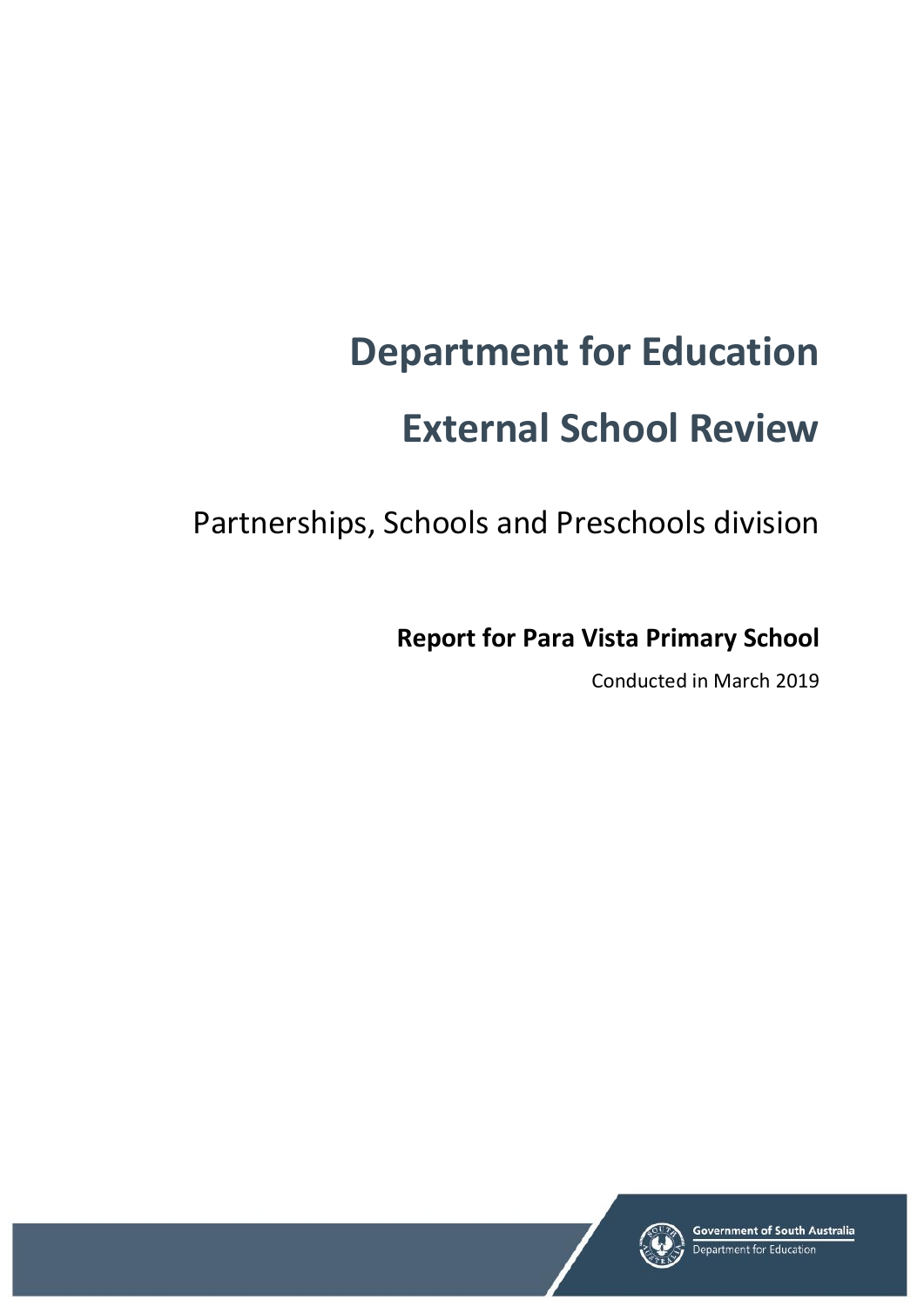# **Review details**

Our education system aspires to become the best in Australia by seeking growth for every student, in every class and in every school.

The purpose of the External School Review (ESR) is to support schools to raise achievement, sustain high performance and to provide quality assurance to build and sustain public confidence in government schools.

The external school review framework is referenced throughout all stages of the ESR process.

This report outlines aspects of the school's performance verified through the review process according to the framework. It does not document every aspect of the school's processes, programs and outcomes.

We acknowledge the support and cooperation provided by the staff and school community. While, not all review processes, artefacts and comments are documented, they all have been considered and contributed to the development and directions of this report.

This review was conducted by Greg Graham, Review Officer of the department's Review, Improvement and Accountability directorate and Cheryl Glenie Review Principal.

## **Review Process**

The following processes were used to gather evidence relating to the lines of inquiry:

- Presentation from the principal
- Class visits
- Attendance at staff meeting
- Document analysis
- Scan of Aboriginal Education Strategy implementation
- Discussions with: Governing Council representatives
	- Leaders Parents School Support Officers (SSOs) **Students** Teachers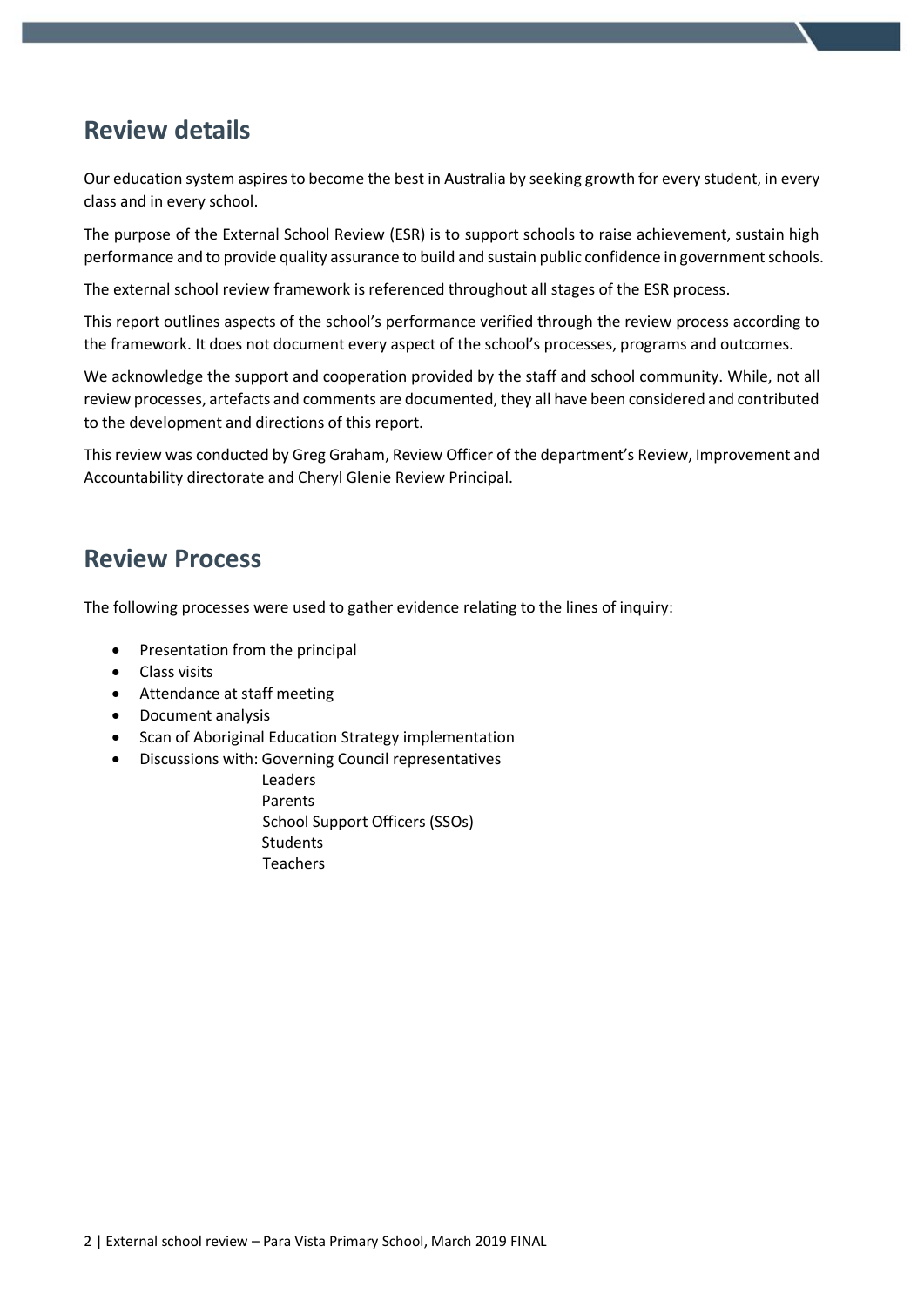# **School context**

Para Vista Primary School caters for children from Preschool to Year 7. It is situated 16kms from the Adelaide CBD. The enrolment in 2019 is 222 students. There has been a steady decline in enrolments over the last 4 years. The school is classified as Category 4 on the Index of Educational Disadvantage. The school's ICSEA score is 972. The local partnership is Montague.

The school population includes 7% Aboriginal students, 10% students with a verified disability, 29% students of EALD background, 37% of families eligible for school card assistance and 4 children in care.

The school leadership team consists of a principal in the  $1<sup>st</sup>$  year of her tenure at the school, an assistant principal primary years focus, an assistant principal early years focus and a Special Education student wellbeing counsellor. There are 18 teachers (2 in early career stages and 2 step 9) and 11 SSOs.

## **Previous ESR or OTE directions were:**

- **Direction 1** Raise learning achievement and growth for students by implementing an evidence-based whole school approach to literacy and numeracy that is implemented consistently and collaboratively to an embedded stage across the school.
- **Direction 2** Collect and analyse school and classroom-based assessment data at regular intervals to monitor the effectiveness of agreed teaching strategies implemented across the school.
- **Direction 3** Improve student achievement and growth across all areas of the Australian Curriculum by developing and implementing agreed differentiated teaching strategies in all classes across the school.
- **Direction 4** Implement consistent performance and development practices to monitor the implementation of agreed teaching strategies and actions to lift student achievement and growth.

## **What impact has the implementation of previous directions had on school improvement?**

The school has made progress with implementation of the previous directions and it was recognised that a recent change in site leadership has advanced the process to be more targeted.

Previous work around implementing a whole-school approach to literacy and numeracy, with aspects such as literacy 'rotations', is evident across all year levels. A literacy agreement and action plans have been developed and guided reading introduced. In 2019 modelled reading is the focus for the school with targeted strategies to ensure consistency of practice.

The direction around the use of data has progressed and the impact at the class level is developing as teachers recognise it as a tool to support their planning. The focus on individualising the data (a face to the data) is developing amongst the staff and is now an integral part of performance development plans (PDPs).

The partnership learning design, assessment and moderation (LDAM) activities on intellectual stretch were the catalyst for the school to develop and implement agreed differentiated teaching within the school. Professional learning community (PLC) groups were held to examine differentiated practices with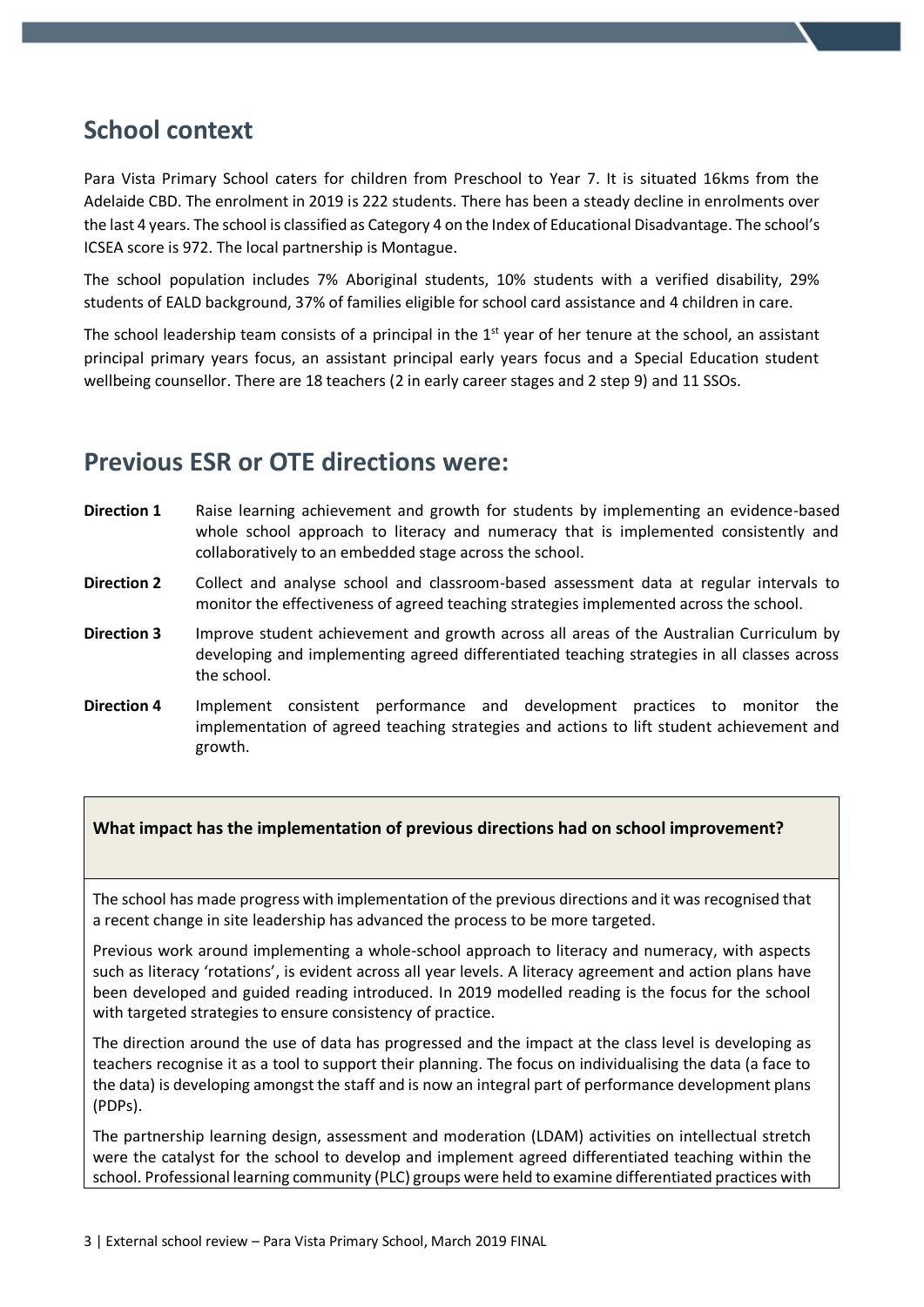teachers beginning to form literacy 'groups' within their classes. Many of the teachers interviewed indicated that further work in this area is needed.

In 2019 the PDP process has shifted from a broad approach to a targeted pedagogical focus, strongly linked to the SIP. Walk-through observations and follow-up formal meetings are conducted with the principal. A modified 3X3X3 approach to track, analyse and respond to student data to inform teacher practice against goals in literacy, referencing quality teaching, is the backbone of the PDP process. The current PDP process is well accepted by most staff with a recognised focus on high yield teaching strategies.

# **Lines of inquiry**

#### **EFFECTIVE SCHOOL IMPROVEMENT PLANNING**

### *How effectively does the school use the school improvement planning processes to raise student achievement?*

It has been recognised that the school uses information from a variety of assessment data sets to support and plan for improved student learning. Structures and systems are in place for staff to readily access the achievement data through the Scorelink data collection system, student files and achievement folders.

All staff are aware of the 2019 school improvement plan (SIP) goals (modelled reading) and challenges of practice and recognise that the principal is channelling the professional learning and teaching practice to achieve these goals.

A school improvement team has been formed to keep momentum and connection with the SIP. A student review team has been established to address the learning of students at risk. The staff reviewed the literacy data schedule to streamline the data collection and make connections with the SIP focus.

Student achievement data is collated and folders are passed onto teachers annually for review. The sharing of achievement data with students is limited. By sharing this information, students will gain a clear picture about what they need to do to improve.

Processes are in place for the next step of planning and developing learning design and changes in teaching practice. The school uses evidence from student achievement and growth data to form the goals and targets for improvement and there is a strong emphasis on pedagogical development to up-skill teachers and leaders to raise student achievement. In building the capacity of all staff, a collaborative approach in analysing student data to identify strengths, gaps and trends to inform goals for improvement are the next steps for the school. The school has the opportunity to further explore the use of growth and effect size measures as an adjunct to the professional development focus to support numerical data and to inform judgements when planning learning programs. The school issuitably positioned to undertake this important work.

**Direction 1** Enhance the school's internal self-review and quality assurance processes for the purpose of monitoring and reviewing student learning to raise student achievement.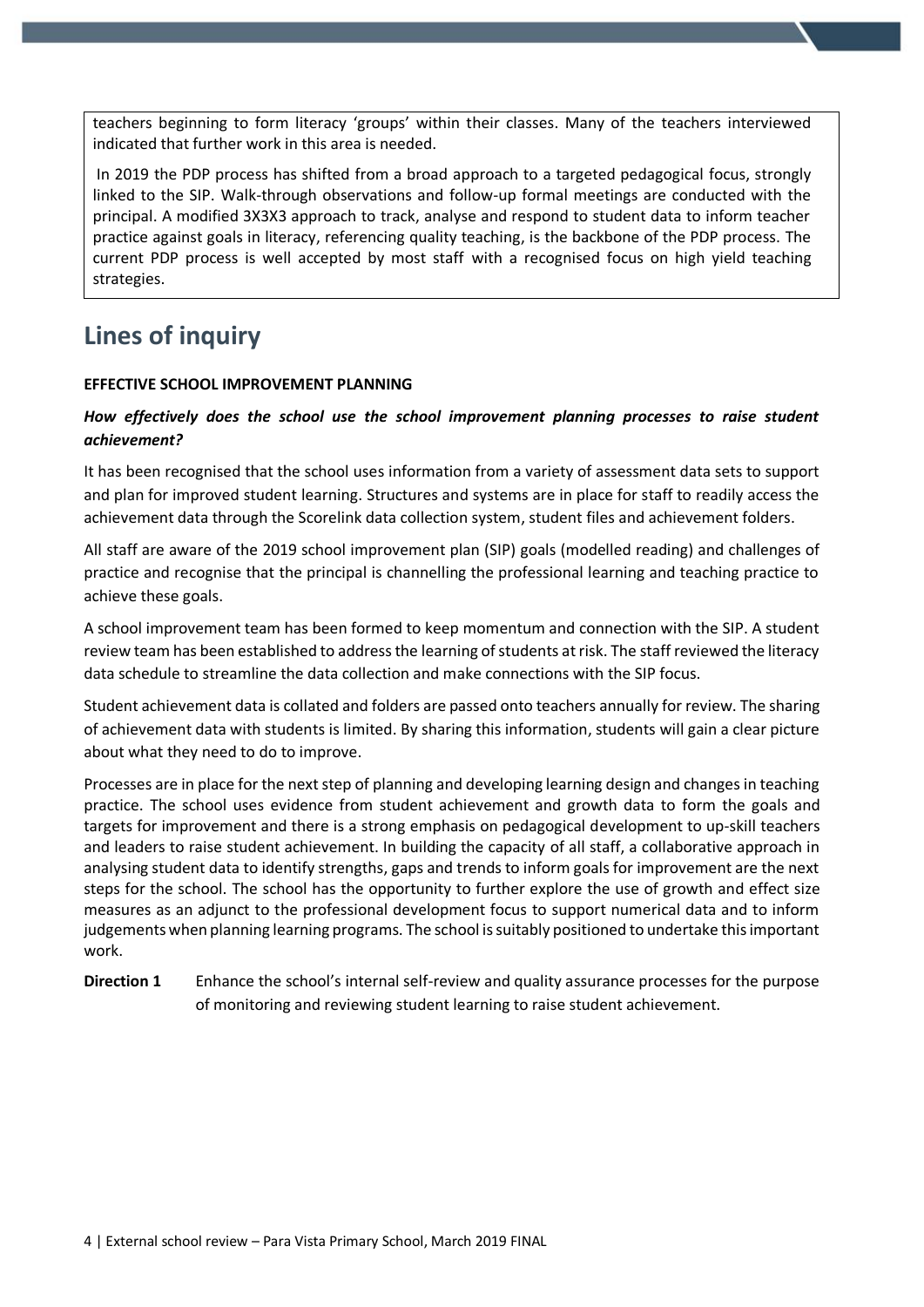#### **EFFECTIVE TEACHING AND STUDENT LEARNING**

## *How effectively are teachers using evidence–based pedagogical practices that engage and challenge all learners?*

The introduction of the modelled reading strategy via English literacy blocks has been introduced as a daily function. It was reported and observed by the panel that this approach was engaging for all students.

The guided reading program is functioning and students are able to clearly articulate what they were learning through groups and understood the literacy block. This was confirmed by the parents interviewed.

Several teachers mentioned that running records data (R-7) is used to support the guided reading program and assists with their planning of ability groups and lesson intent. Jolly Phonics is used consistently in the early years classes.

The use of formative assessment and differentiated teaching practices varied amongst the staff. Most staff were able to speak about the assessments they used but acknowledged that learning intentions and success rubrics were still areas to work on.

Student wellbeing practices through the Play is the Way strategy are well known and used by all members of the school community. The school is now poised to use these practices to support classroom planning, as learning that is intentionally designed to challenge and stretch learners enhances their social and emotional wellbeing.

Processes are in place for the next step of further developing teacher capacity. It has been recognised that significant inroads have been achieved in a short period of time under the new leadership. With a focus on effective teaching for all learners, the next steps in the professional development processes are to develop a collective understanding of differentiated teaching, strengthen teacher understanding of student agency within the planning process and build on teacher knowledge and use of metacognition for learning. The current work on targeted professional learning, based on the SIP priorities and the implementation of learning agreements, has put the school in a good place to build on the collective capacity of all staff. By strengthening teacher knowledge in task design that involves students, it will further develop and embed effective and consistent pedagogical practice in curriculum planning across the school.

**Direction 2** Build on the capacity of staff in the design of consistent teaching practices that link student learning from Preschool to Year 7 to include evidence-based data, student influence and intentional learning strategies.

#### **EFFECTIVE LEADERSHIP**

## *How well does leadership facilitate the development of coherent high quality curriculum planning and effective teaching?*

From the principal's presentation it is evident that a culture of learning and high expectation within the classroom, across the school and the broader community is the aspiration of the principal.

Strategies for raising the profile of the school have been achieved by celebrating student learning through weekly assemblies, facebook postings and newsletters, creating the Student Learning Improvement Committee (SLIC), and involving the leadership team in classroom programs.

The principal has identified and organised professional development, staff training days and staff meetings based on SIP challenges of practice. Through clear line management structures, professional learning directions and support are collaboratively developed by leadership for the staff they manage. It is essential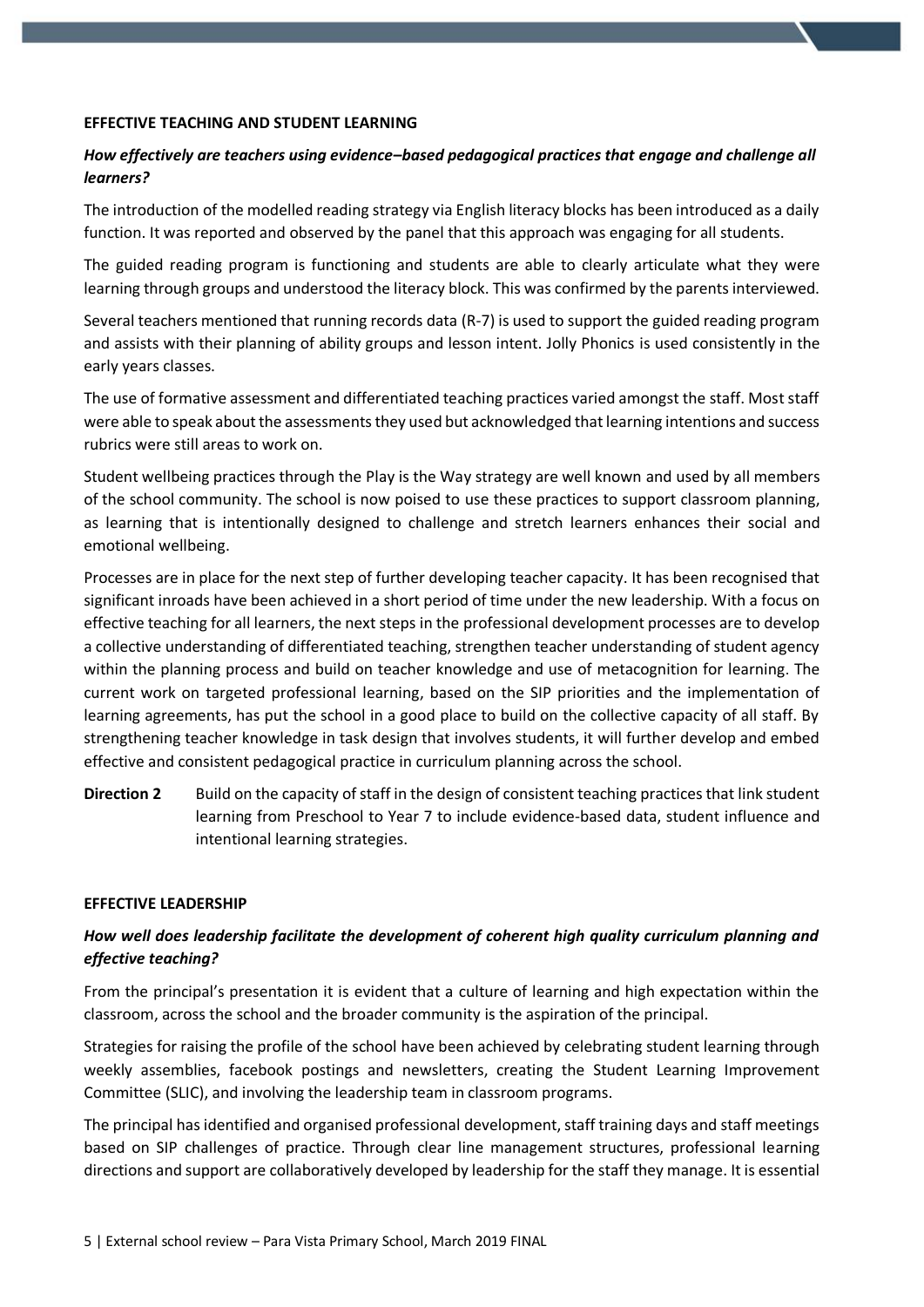that the leadership team are seen as equal partners in the professional learning actions to lead and guide the staff in quality planning and teaching.

The 2019 SIP challenges of practice identify evidence-based resources such as the Big 6 of reading and the literacy and numeracy guidebooks. These, along with the complementary work in formative assessment, form the basis of work for teachers to use in their understanding the 'how-to-teach' within their lesson task designs.

Staff acknowledged that class observations and immediate feedback on their programming and practices are highly valued. The staff recognise the link between the SIP goals and targets and the pedagogical focus to improve their teaching practice.

Effective leaders keep themselves and their staff informed of current research and theory and foster formal and informal discussions about teaching and learning. The school is ready to take the next steps in providing access to a variety of professional learning opportunities to create a continuously improving teaching pedagogy through the provision of high quality professional learning for teachers.

**Direction 3** Create the conditions necessary to enable teachers to effectively engage and benefit from professional learning in the use of the Australian Curriculum and tailored teaching practices to maximise student learning growth.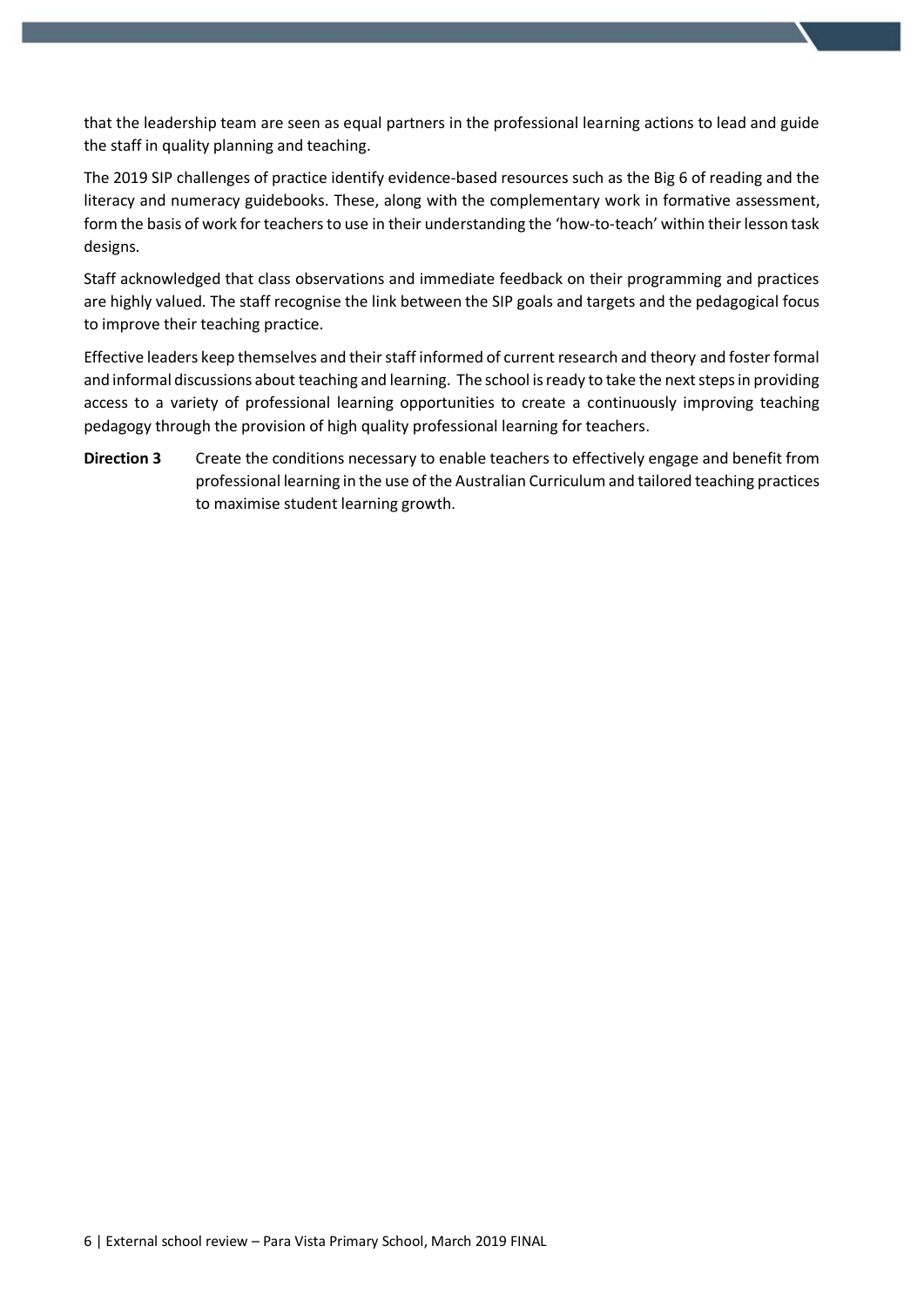## **Outcomes of the External School Review 2019**

**From the information gathered from teachers, students and parents the review panel identified a strength of the school is its community connection. The parents and staff have a high level of trust in the principal and that the school's aspiration to offer a quality education for their children is recognised and supported. The school community value the high level of consultation with the strength of this relationship involving ongoing open dialogue and commitment to working together. Students talked about the school as being a safe school environment – friendly, no bullying, supportive of each other.**

**The principal will work with the education director to implement the following directions:**

- **Direction 1 Enhance the school's internal self-review and quality assurance processes for the purpose of monitoring and reviewing student learning to raise student achievement.**
- **Direction 2 Build on the capacity of staff in the design of consistent teaching practices that link student learning from Preschool to Year 7 to include evidence=based data, student influence and intentional learning strategies.**
- **Direction 3 Create the conditions necessary to enable teachers to effectively engage and benefit from professional learning in the use of the Australian Curriculum and tailored teaching practices to maximise student learning growth**.

**Based on the school's current performance, Para Vista Primary School will be externally reviewed again in 2022.**

 $\lambda$   $\lambda$  in.

Tony Lunniss DIRECTOR REVIEW, IMPROVEMENT AND ACCOUNTABILITY

Anne Millard EXECUTIVE DIRECTOR, PARTNERSHIPS, SCHOOLS AND PRESCHOOLS

Sue Charleston PRINCIPAL PARA VISTA PRIMARY SCHOOL

Governing Council Chairperson